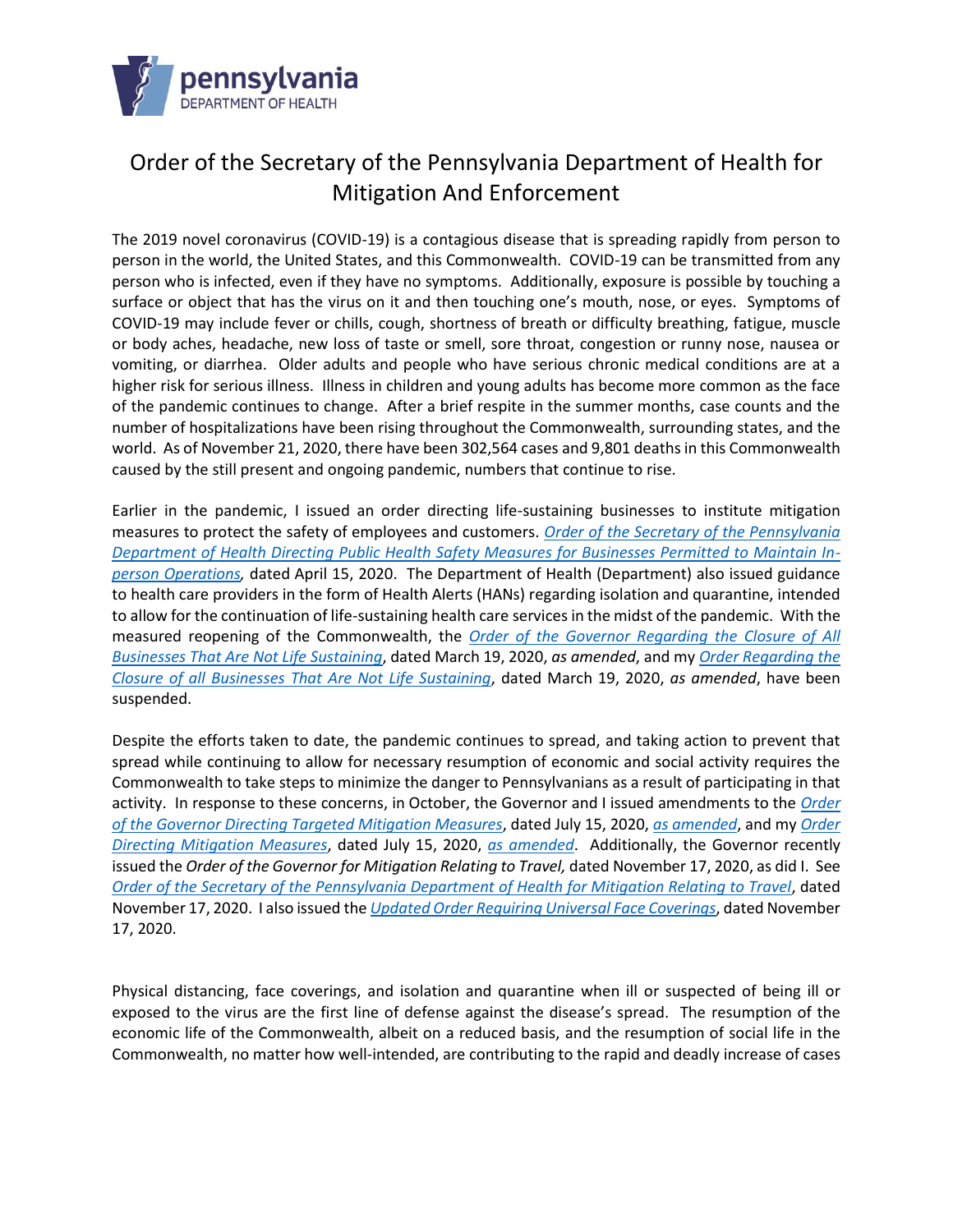and deaths.<sup>1</sup> Case counts are higher than at any time since the beginning of this pandemic. Hospitalizations and deaths continue to rise, as well. The number of deaths began to increase again in October. The Commonwealth remains responsible for protecting the public's health by stopping the spread of disease and the concomitant increase in deaths and hospitalizations and supporting our hospitals and health systems in being from being unable to provide the increasing demand for care, whether or not COVID-related. This is not the time to become lax in our mitigation efforts.

COVID-19 is a threat to the public's health, for which the Secretary of Health may order general control measures, including, but not limited to, recommendations and orders relating to closure, isolation and quarantine, hygiene and restrictions on activities. This authority is granted to the Secretary of Health pursuant to Pennsylvania law. *See* section 5 of the Disease Prevention and Control Law, 35 P.S. § 521.5; sections 2102(a) and 2106 of the Administrative Code of 1929, 71 P.S. §§ 532(a), and 536; and the Department of Health's regulations at 28 Pa. Code §§ 27.60-27.68 (relating to disease control measures; isolation; quarantine; movement of persons subject to isolation or quarantine; and release from isolation and quarantine). Particularly, the Department of Health (Department) has the authority to take any disease control measure appropriate to protect the public from the spread of infectious disease. *See* 35 P.S. § 521.5; 71 P.S. §§ 532(a), and 1403(a); 28 Pa. Code § 27.60, and to take other measures authorized by law. *See* 71 P.S. §§ 532 and 1403.

In response to the continuing and sustained increase in the number of COVID-19 cases in the Commonwealth in almost every one of its 67 counties, with 3,162 persons hospitalized as of November

<sup>&</sup>lt;sup>1</sup> Christie Aschwanden, "How 'Superspreading' Events Drive Most COVID-19 Spread," Scientific American, <https://www.scientificamerican.com/article/how-superspreading-events-drive-most-covid-19-spread1/> (June 23, 2020); Carl Zimmer, "One Meeting in Boston Seeded Tens of Thousands of Infections, Study Finds," New York Times, Times, [https://www.nytimes.com/2020/08/26/](https://www.nytimes.com/2020/08/26/health/covid-19-superspreaders-boston.html) [health/covid-19-superspreaders-boston.html](https://www.nytimes.com/2020/08/26/health/covid-19-superspreaders-boston.html) (Aug. 26, 2020); Jacqueline Howard, *et al*., " Covid-19 superspreading event in Boston may have led to 20,000 cases, researcher says," CNN, <https://www.cnn.com/2020/08/25/health/covid-19-superspreading-boston-study/index.html> (Aug. 25, 2020); Travis Anderson, "7 coronavirus-related deaths now connected to Maine wedding," The Boston Globe, [https://www.bostonglobe.com/2020/09/15/nation/coronavirus-death-toll-linked-maine-wedding-grows-five/;](https://www.bostonglobe.com/2020/09/15/nation/coronavirus-death-toll-linked-maine-wedding-grows-five/) Lea Hamner, *et al*., "High SARS-CoV-2 Attack Rate Following Exposure at a Choir Practice—Skagit County, Washington, March 2020," CDC, [https://www.cdc.gov/mmwr/volumes/](https://www.cdc.gov/mmwr/volumes/69/wr/mm6919e6.htm) [69/wr/mm6919e6.htm](https://www.cdc.gov/mmwr/volumes/69/wr/mm6919e6.htm) (May 15, 2020); Washington Post, [https://www.washingtonpost.com/](https://www.washingtonpost.com/politics/a-funeral-sparked-a-covid-19-outbreak--and-led-to-many-more-funerals/2020/04/03/546fa0cc-74e6-11ea-87da-77a8136c1a6d_story.html) [politics/a-funeral-sparked-a-covid-19-outbreak--and-led-to-many-more-funerals/2020/04/03/546fa0cc-74e6-11ea-](https://www.washingtonpost.com/politics/a-funeral-sparked-a-covid-19-outbreak--and-led-to-many-more-funerals/2020/04/03/546fa0cc-74e6-11ea-87da-77a8136c1a6d_story.html)[87da-77a8136c1a6d\\_story.html](https://www.washingtonpost.com/politics/a-funeral-sparked-a-covid-19-outbreak--and-led-to-many-more-funerals/2020/04/03/546fa0cc-74e6-11ea-87da-77a8136c1a6d_story.html) (April 4, 2020); Laxminarayan, *et al*., Epidemiology and transmission dynamics of COVID-19 in two Indian states," Science[, https://science.sciencemag.org/content/early/2020/09/29/science.abd7672](https://science.sciencemag.org/content/early/2020/09/29/science.abd7672) (September 30, 2020). Fisher KA, Tenforde MW, Feldstein LR, et al. Community and Close Contact Exposures Associated with COVID-19 Among Symptomatic Adults ≥18 Years in 11 Outpatient Health Care Facilities — United States, July 2020. MMWR Morb Mortal Wkly Rep 2020;69:1258–1264. DOI: <http://dx.doi.org/10.15585/mmwr.mm6936a5>[https://www.cdc.gov/mmwr/volumes/69/wr/mm6936a5.htm;](https://www.cdc.gov/mmwr/volumes/69/wr/mm6936a5.htm) Hutchins HJ, Wolff B, Leeb R, et al. COVID-19 Mitigation Behaviors by Age Group — United States, April–June 2020. MMWR Morb Mortal Wkly Rep 2020;69:1584–1590. DOI: [http://dx.doi.org/10.15585/mmwr.mm6943e4;](http://dx.doi.org/10.15585/mmwr.mm6943e4) Kanu FA, Smith EE, Offutt-Powell T, et al. Declines in SARS-CoV-2 Transmission, Hospitalizations, and Mortality After Implementation of Mitigation Measures – Delaware, March-June 2020. MMWR Morb Mortal Wkly Rep 2020;69:1691-1694. DOI: [https://www.cdc.gov/mmwr/volumes/69/wr/mm6945e1.htm?s\\_cid=mm6945e1\\_w.](https://www.cdc.gov/mmwr/volumes/69/wr/mm6945e1.htm?s_cid=mm6945e1_w); Mahale P, Rothfuss C, Bly S, et al. Multiple COVID-19 Outbreaks Linked to a Wedding Reception in Rural Maine – August 7-September 14, 2020. MMWR Morb Mortal Wkly Rep 2020;69:1686-1690. DOI: https://www.cdc.gov/mmwr/volumes/69/wr/mm6945a5.htm?s\_cid=mm6945a5\_w.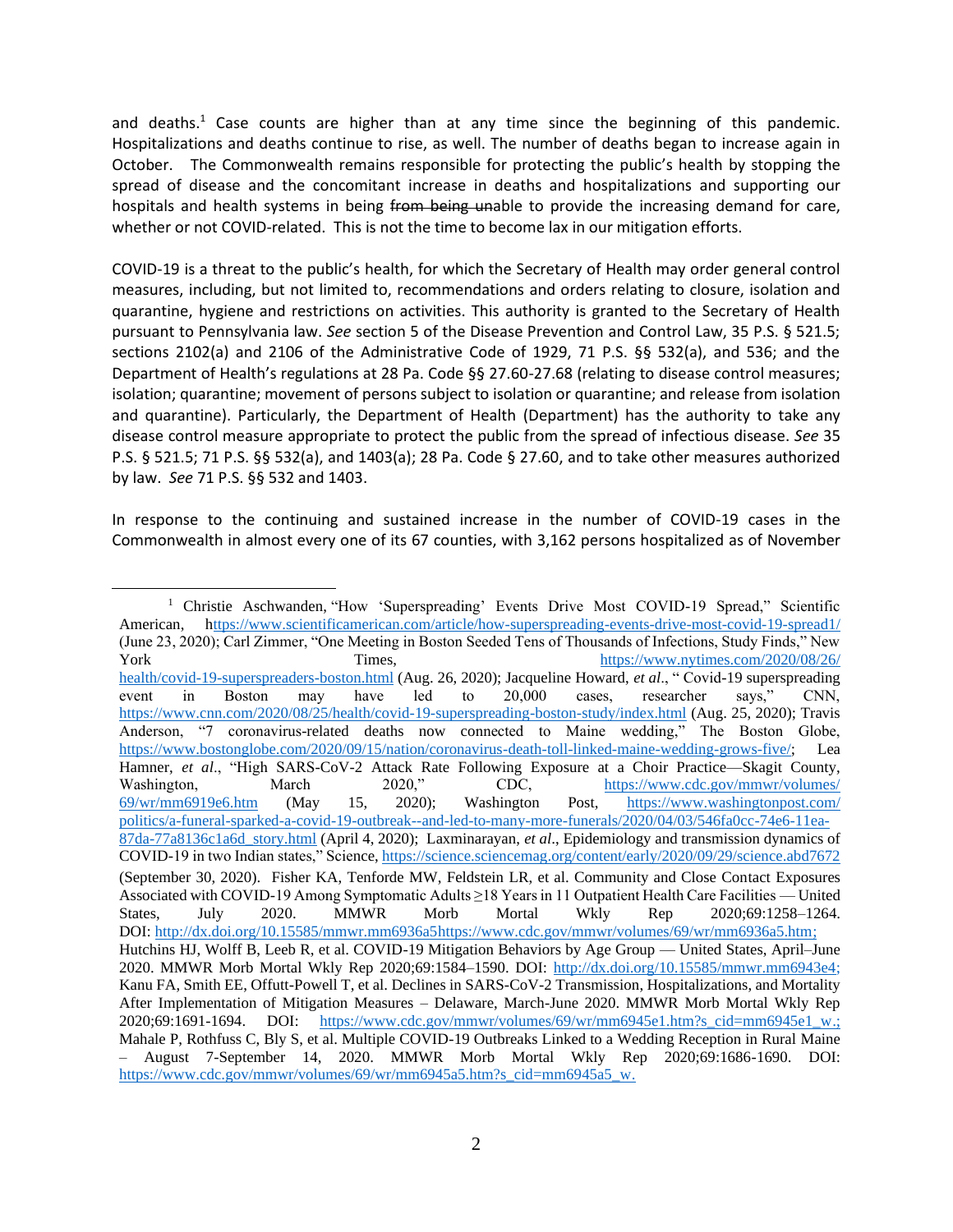21, 2020, over 100 new hospitalizations per day, and deaths increasing steadily, on this day, November 23, 2020, in order to prevent and control the spread of disease, I hereby order the following:

- Section 1. General Requirements for Businesses Maintaining In-Person Operations, Other Than Health Care Providers
	- A. Teleworking

Unless impossible, all businesses must conduct their operations remotely, through individual teleworking of their employees in the jurisdiction or jurisdictions in which they do business. Where telework is impossible, employees may conduct in-person business operations, provided that the business fully complies with this Order, and all existing and future applicable guidance issued by the Wolf Administration, the Department, and the Centers for Disease Control and Prevention (CDC).

B. Cleaning and Mitigation Protocols

A business maintaining in-person operations, other than Health Care providers, shall do the following:

- i. Cleaning:
	- a. In addition to maintaining pre-existing cleaning protocols established in the business, as specified in paragraph b, clean and disinfect high-touch areas routinely in accordance with CDC guidelines, in spaces that are accessible to customers, tenants, employees, or other individuals;
	- b. Maintain pre-existing cleaning protocols established by the business for all other areas of the building;
	- c. Based on the building size and number of employees and customers, alter hours of business so that the business has sufficient time to clean or to restock or both;
	- d. Close off areas visited by a person who is a case of COVID-19. Open outside doors and windows and use ventilation fans to increase air circulation in the area. Wait a minimum of 24 hours, or as long as practical, before beginning cleaning and disinfection. Cleaning staff should clean and disinfect all areas such as offices, bathrooms, common areas, including but not limited to employee break rooms, conference or training rooms and dining facilities, shared electronic equipment like tablets, touch screens, keyboards, remote controls, and ATM machines used by the ill person, focusing especially on frequently touched areas;
	- e. Where carts and handbaskets are available for customers' use, assign an employee to wipe down carts and handbaskets before they become available to each customer entering the premises.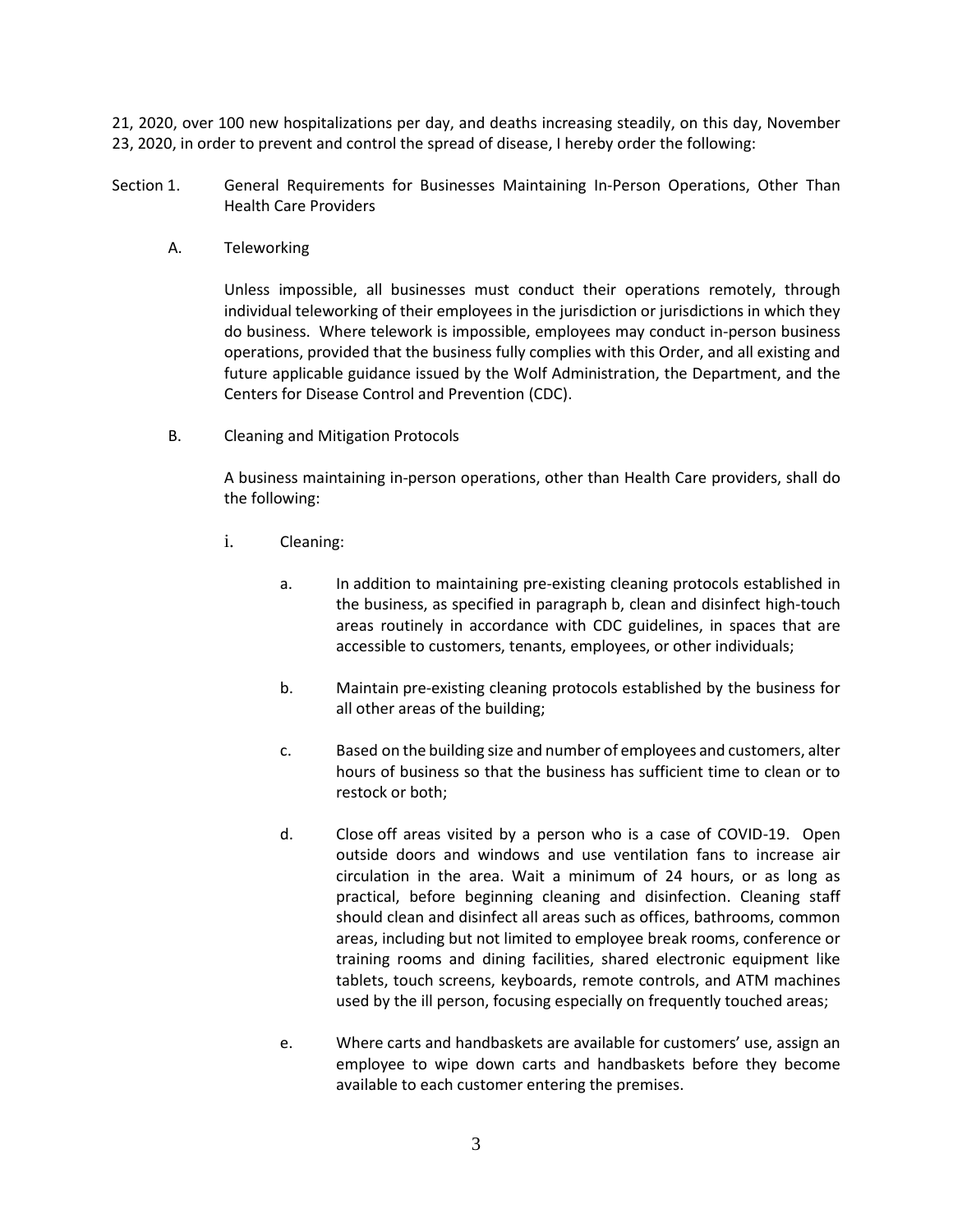- f. In businesses with checkout counters and registers, take appropriate steps to stagger register and counter use so that those areas may be cleaned appropriately, at least once every hour, without causing customers to gather in large groups and to be unable to practice physical distancing.
- ii. Mitigation Measures:
	- a. Implement temperature screening before employees enter the business, prior to the start of each shift or, for employees who do not work shifts, before the employee starts work, and send employees home that have an elevated temperature or fever of 100.4 degrees Fahrenheit or higher. Require employees to practice physical distancing while waiting to have temperatures screened by placing marks at 6-foot distances.
	- b. Stagger work start and stop times for employees when practicable to prevent gatherings of large groups entering or leaving the premises at the same time.
	- c. Provide a sufficient amount of space for employees to have breaks and meals while maintaining a physical distance of 6 feet, arranging seating to have employees facing forward and not across from each other in eating and break settings.
	- d. Stagger employee break times to reduce the number of employees on break at any given time so that appropriate physical distancing of at least 6 feet may be maintained.
	- e. Limit persons in employee common areas (such as locker or break rooms, dining facilities, training or conference rooms) at any one time to the number of employees that can maintain a physical distance of 6 feet.
	- f. Conduct meetings and trainings or other gatherings of employees and management virtually (i.e., by phone or through the internet). If a meeting must be held in person, limit the meeting to the number of individuals permitted to be present under Section 9 (Specific Requirements For Events And Gatherings Other Than In-Person Retail Businesses or Businesses In The Retail Food Services Industry).
	- g. Provide employees access to regular handwashing with soap, hand sanitizer, and disinfectant wipes, including scheduling handwashing breaks as necessary, and ensure that common areas (including but not limited to break rooms, locker rooms, dining facilities, rest rooms, training or conference rooms) are cleaned on a regular basis, including between any shifts.
	- h. Provide and require that employees wear face coverings during their time at the business, except to the extent the employee is using break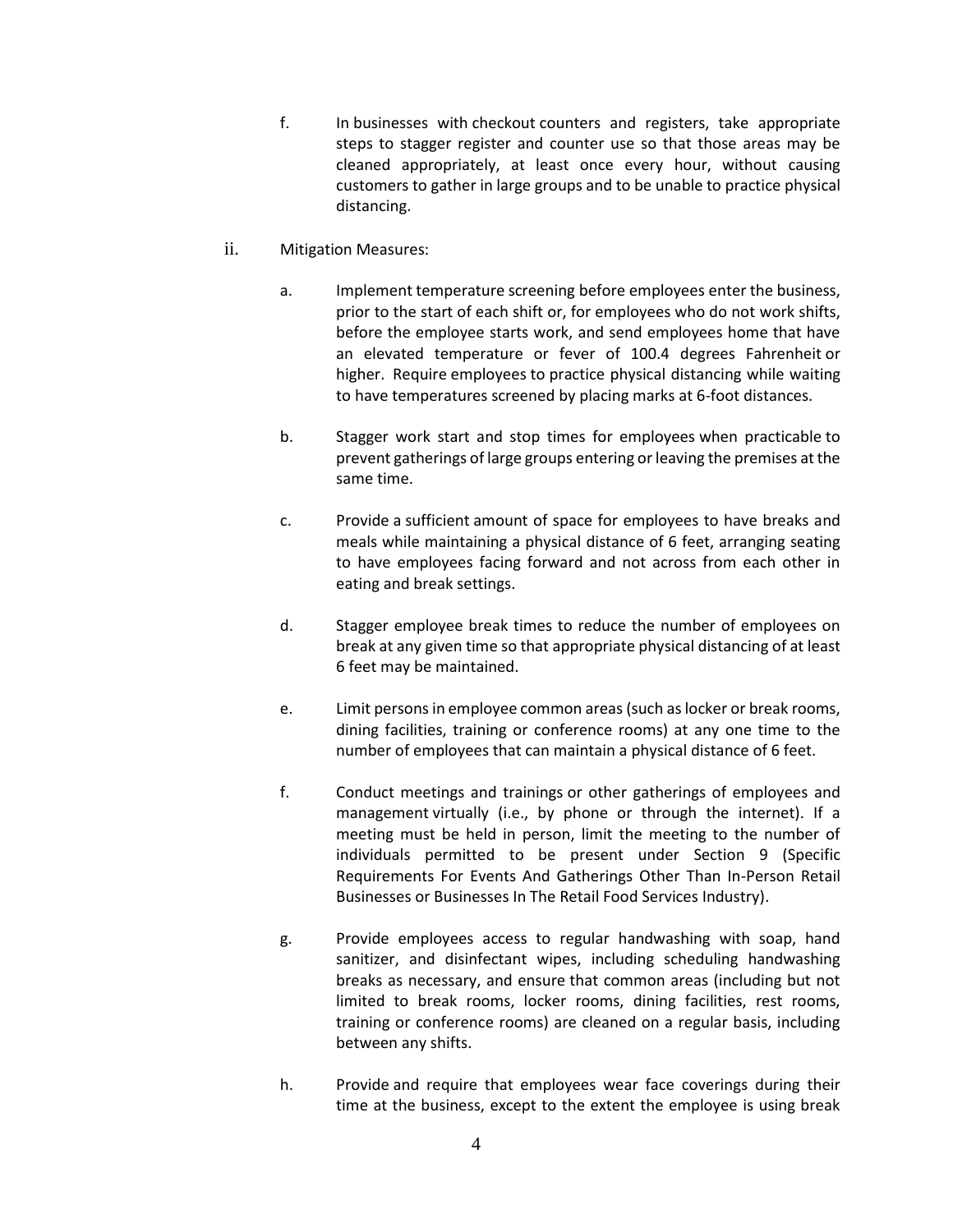time to eat or drink, in accordance with my *[Updated Order Requiring](https://www.health.pa.gov/topics/Documents/Diseases%20and%20Conditions/Updated%20Order%20of%20the%20Secretary%20Requiring%20Universal%20Face%20Coverings.pdf)  Universal [Face Coverings](https://www.health.pa.gov/topics/Documents/Diseases%20and%20Conditions/Updated%20Order%20of%20the%20Secretary%20Requiring%20Universal%20Face%20Coverings.pdf)*, dated November 17, 2020, including any subsequent amendments. Employers may issue facemasks or can approve employees' supplied cloth face coverings in the event of shortages.

- i. Have a sufficient number of employees to perform all measures listed effectively and in a manner that protects the safety of the public and employees.
- j. Have a sufficient number of personnel to control access, maintain order, and enforce physical distancing of at least 6 feet.
- k. Prohibit non-essential visitors from entering the premises of the business.
- l. Make all employees aware of these required procedures by communicating them, either orally or in writing, in their native or preferred language, as well as in English or by a methodology that allows them to understand.
- iii. Contact tracing:
	- a. Identify employees and customers, to the extent possible, who were in close contact (within about 6 feet for about 15 minutes) with a person with COVID-19 from the period 48 hours before symptom onset (or 48 hours prior to test date if asymptomatic) to the time at which the patient isolated and, upon request, provide those names and contact information to the Department or the local health department.
	- b. Promptly notify employees who were close contacts of any known exposure to COVID-19 at the business premises, consistent with applicable confidentiality laws.
- iv. Employee Isolation or Quarantine:
	- a. If an employee becomes sick during the workday, the individual must be sent home immediately. An employee who has symptoms of COVID-19 before reporting to work should notify the employee's supervisor and remain home.
	- b. An employee who is a close contact of a person who is diagnosed with or tests positive for COVID-19, as defined by the Department or local health department in accordance with CDC guidance, may not continue to work at an in-person business, and must quarantine in accordance with the direction of the Department or the local health department.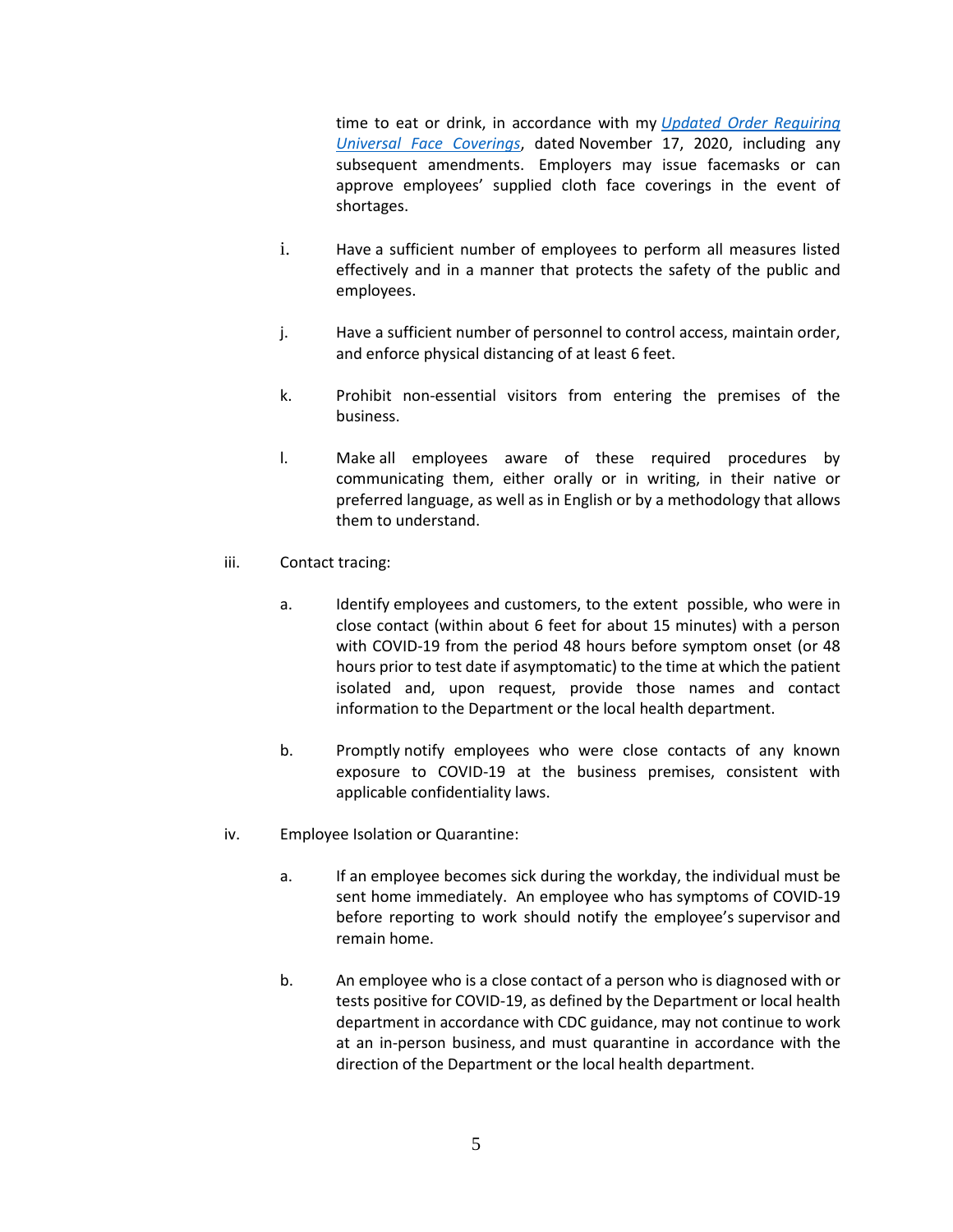- c. If an employee is diagnosed with or tests positive for COVID-19, the employee may no longer work at an in-person business, even if asymptomatic, and must isolate in accordance with the direction of the Department or a local health department.
- Section 2. General Requirements for Businesses Serving the Public in a Physical Space, including Inside or Outside of a Building

In addition to complying with the remainder of this Order, businesses that serve the public within a physical space, either indoors or outside, shall do the following:

- A. Require employees and customers to maintain a physical distance of 6 feet at check-out and counter lines.
- B. Place signage at the entrance to and throughout the business mandating universal face coverings and physical distancing for all individuals, including employees, entering the business.
- C. Provide markings or other signage showing where 6-foot distances are, to help all individuals entering the business, including employees, maintain physical distancing.
- D. Post, at every entrance, a maximum capacity limit to ensure that a minimum of 6-feet physical distance can be maintained throughout the location. This maximum capacity limit shall be clearly identified and displayed.
- E. Arrange store aisles to be directionally one-way, if required to achieve appropriate physical distancing.
- F. Place hand sanitizer stations at high-contact locations.
- G. Designate a COVID-19 compliance officer who is responsible for ensuring compliance with this Order and all other mitigation orders incorporated therein.
- H. Install plexiglass shields at registers and check out areas to shield employees and customers or take other measures to ensure physical distancing of customers from checkout personnel, or close lines and counters to maintain a physical distance of 6 feet between customers.
- I. Provide for outside or curbside pick-up or delivery options, when feasible, by instituting online ordering or other such means.
- J. Designate a specific time for high-risk and elderly persons to use the business at least once every week if there is a continuing in-person customer-facing component.
- K. Require individuals entering the business to wear face coverings, in accordance with my *[Updated Order Requiring Universal Face Coverings](https://www.health.pa.gov/topics/Documents/Diseases%20and%20Conditions/Updated%20Order%20of%20the%20Secretary%20Requiring%20Universal%20Face%20Coverings.pdf)*, dated November 17, 2020, including any subsequent amendments, unless the individual qualifies for an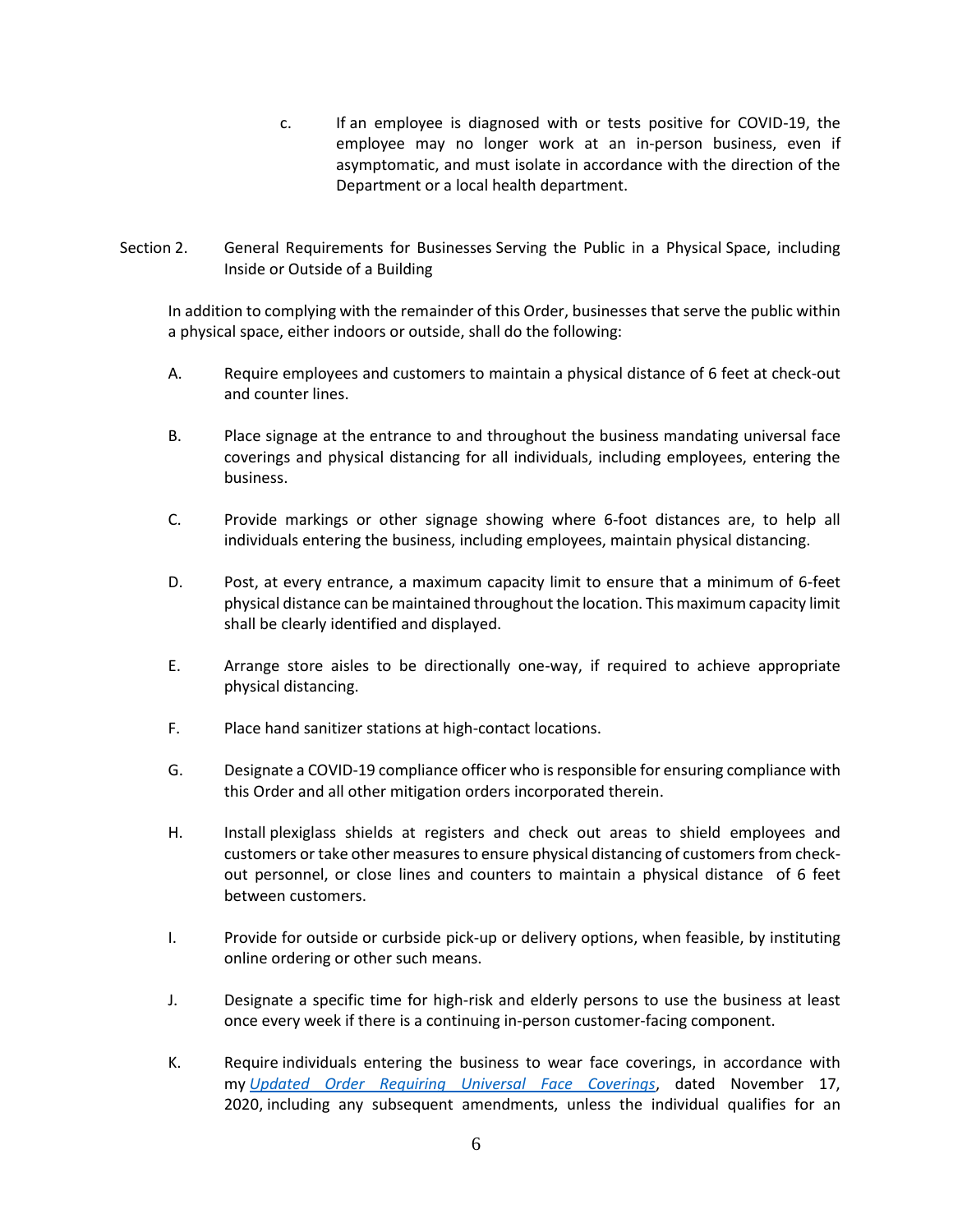exception in that Order, and deny entry to individuals not wearing face coverings or alternatives to face coverings, unless the business is providing medication, medical supplies, or food, in which case the business must provide alternative methods of pick-up or delivery of such goods.

## Section 3. Additional Capacity Limitations for Businesses

All in-person businesses serving the public within a building or defined area may operate at up to 75% of the maximum capacity stated on the applicable certificate of occupancy at any given time unless specifically subject to other requirements outlined below.

# Section 4. Additional Requirements for Entertainment Industry

All in-person retail businesses serving the public within a building or defined area in the entertainment industry (museums, amusements, etc.) may operate at up to 50% of the maximum capacity stated on the applicable certificate of occupancy at any given time unless hosting an event or gathering subject to section 9. For purposes of this section, in-person retail businesses do not include those businesses covered by Sections 7 and 8.

## Section 5. Additional Requirements for Gyms and Fitness Facilities

All gyms and fitness facilities, are permitted to continue indoor operations at up to 50% occupancy, but must prioritize outdoor physical fitness activities. Outdoor and indoor activities must follow face covering requirements as provided by my *[Updated Order Requiring Universal](https://www.health.pa.gov/topics/Documents/Diseases%20and%20Conditions/Updated%20Order%20of%20the%20Secretary%20Requiring%20Universal%20Face%20Coverings.pdf)  [Face Coverings](https://www.health.pa.gov/topics/Documents/Diseases%20and%20Conditions/Updated%20Order%20of%20the%20Secretary%20Requiring%20Universal%20Face%20Coverings.pdf)* dated November 17, 2020, including any subsequent amendments, and must provide for physical distancing requirements of persons being at least 6 feet apart, as well as being limited by Section 9 (Specific Requirements For Events And Gatherings Other Than In-Person Retail Businesses or Businesses In The Retail Food Services Industry).

#### Section 6. Additional Requirements for Personal Care Services

Personal care services, including spas, saunas, tattoo parlors, massage therapists, hair and nail salons and barbershops, may operate at up to 50% occupancy and by appointment only.

- Section 7. Additional Requirements for Businesses in the Retail Food Services Industry, Including Bars, Restaurants, and Private Catered Events
	- A. Bars

All bars are prohibited from conducting operations unless they offer sit-down, dine-in meals or take-out sales of alcoholic beverages. Alcohol only can be served for on-premises consumption when in the same transaction as a meal. All service must be at a table or booth; bar service is prohibited. All sale or dispensing of alcoholic beverages for on-site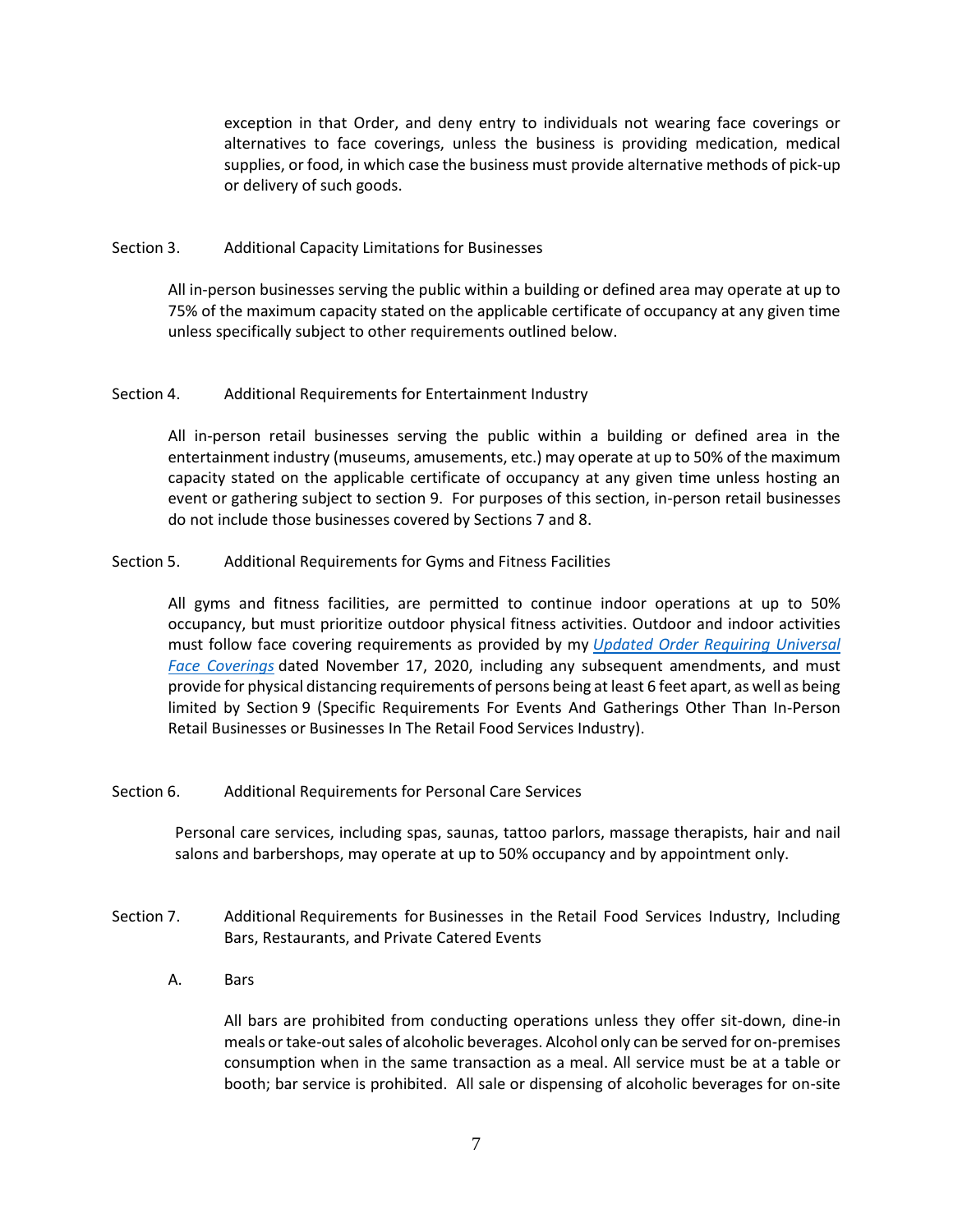consumption must cease at 11:00 p.m. and no patron may possess alcoholic beverages within the establishment after midnight.

Take-out sales of alcohol for the purposes of off-site consumption are permitted subject to any limitations or restrictions imposed by Pennsylvania law.

For purposes of this Order, occupancy requirements shall be the following:

- i. Limited to 25% of stated fire code maximum occupancy for indoor dining.
- ii. A discrete indoor event or gathering within a bar must comply with the limits in Section 9 (Specific Requirements For Events And Gatherings Other Than In-Person Retail Businesses or Businesses In The Retail Food Services Industry).
- B. Restaurants & Private Catered Events
	- i. The [Guidance for Businesses in the Restaurant Industry Permitted to Operate](https://www.governor.pa.gov/covid-19/restaurant-industry-guidance/)  [During the COVID-19 Disaster Emergency to Ensure the Safety and Health of](https://www.governor.pa.gov/covid-19/restaurant-industry-guidance/)  [Employees and the Public,](https://www.governor.pa.gov/covid-19/restaurant-industry-guidance/) dated May 27, 2020, as updated October 9, 2020, along with any future updates (the "Guidance"), is incorporated herein by reference, with the exception of occupancy requirements. For purposes of this Order, occupancy requirements shall be the following:
		- a. Limited to 25% of stated fire code maximum occupancy for indoor dining.
		- b. Discrete indoor event or gathering must comply with the limits outlined in Section 9 (Specific Requirements For Events And Gatherings Other Than In-Person Retail Businesses or Businesses In The Retail Food Services Industry).
	- ii. All businesses in the retail food services industry, including restaurants, wineries, breweries, private clubs and bars, are permitted to provide take-out and delivery sales of food, as well as dine-in service in both indoor and outdoor seating areas so long as they strictly adhere to the requirements of the Guidance, as required by this Order, including the following:
		- a. Non-bar seating in outdoor areas (i.e., tables or counter seats that do not line up to a bar or food service area) may be used for customer seating.
		- b. Customers must be seated at a table.
		- c. The maximum occupancy limit includes staff.
	- iii. Physical distancing, face covering, and other mitigation measures must be employed to protect workers and patrons.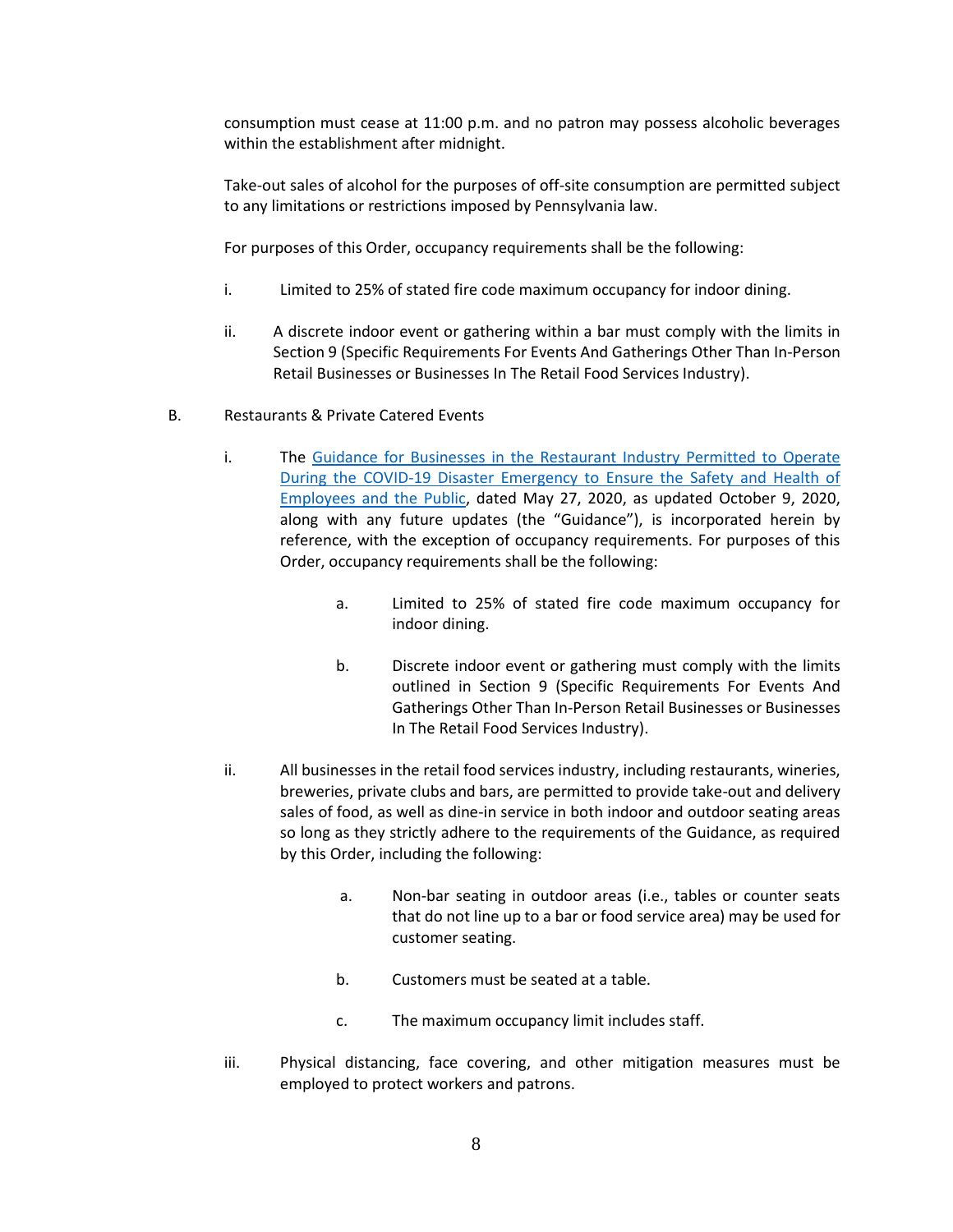- iv. Alcohol only can be served for on-premises consumption when in the same transaction as a meal. All sale or dispensing of alcoholic beverages for on-site consumption must cease no later than10:00 p.m., and no patron may possess alcoholic beverages within the establishment after midnight.
- v. Take-out sales of alcohol for the purposes of off-site consumption are permitted subject to any limitations or restrictions imposed by Pennsylvania law.
- C. Self-Certification

Notwithstanding the maximum occupancy requirements specified in Sections 7.A. (related to Bars) and 7.B. (related to Restaurants & Private Catered Events), an eligible establishment may increase non-event capacity limitations to 50% of stated fire code maximum occupancy for indoor dining if the establishment enrolls in and complies with the [Open & Certified Pennsylvania program](https://www.pa.gov/covid/business-unites/certify-my-restaurant/) administered by the Department of Community and Economic Development. Discrete events within Open & Certified establishments remain subject to Section 8 (Specific Requirements For Events And Gatherings Other Than In-Person Retail Businesses or Businesses In The Retail Food Services Industry).

Section 8. Requirements for Nightclubs

All nightclubs as defined by the Clean Indoor Air Act, 35 P.S. § 637.2, are prohibited from conducting operations.

- Section 9. Requirements for Events and Gatherings
	- A. Venues hosting events or gatherings must determine their established occupancy limit as defined by the National Fire Protection Association (NFPA) Life Safety Code and then apply the attendee calculator to determine how many attendees are permitted to attend the event or gathering.
		- i. Maximum Occupancy Calculator for indoor events:

| <b>Maximum Occupancy</b> | <b>Allowable Indoor Rate</b> |
|--------------------------|------------------------------|
| 0-2,000 people           | 10% of Maximum Occupancy     |
| 2,001 - 10,000 people    | 5% of Maximum Occupancy      |
| Over 10,000 people       | No events over 500 people    |

ii. Maximum Occupancy Calculator for outdoor events:

| <b>Maximum Occupancy</b> | <b>Allowable Outdoor Rate</b> |
|--------------------------|-------------------------------|
| 0-2,000 people           | 15% of Maximum Occupancy      |
| 2,001 - 10,000 people    | 10% of Maximum Occupancy      |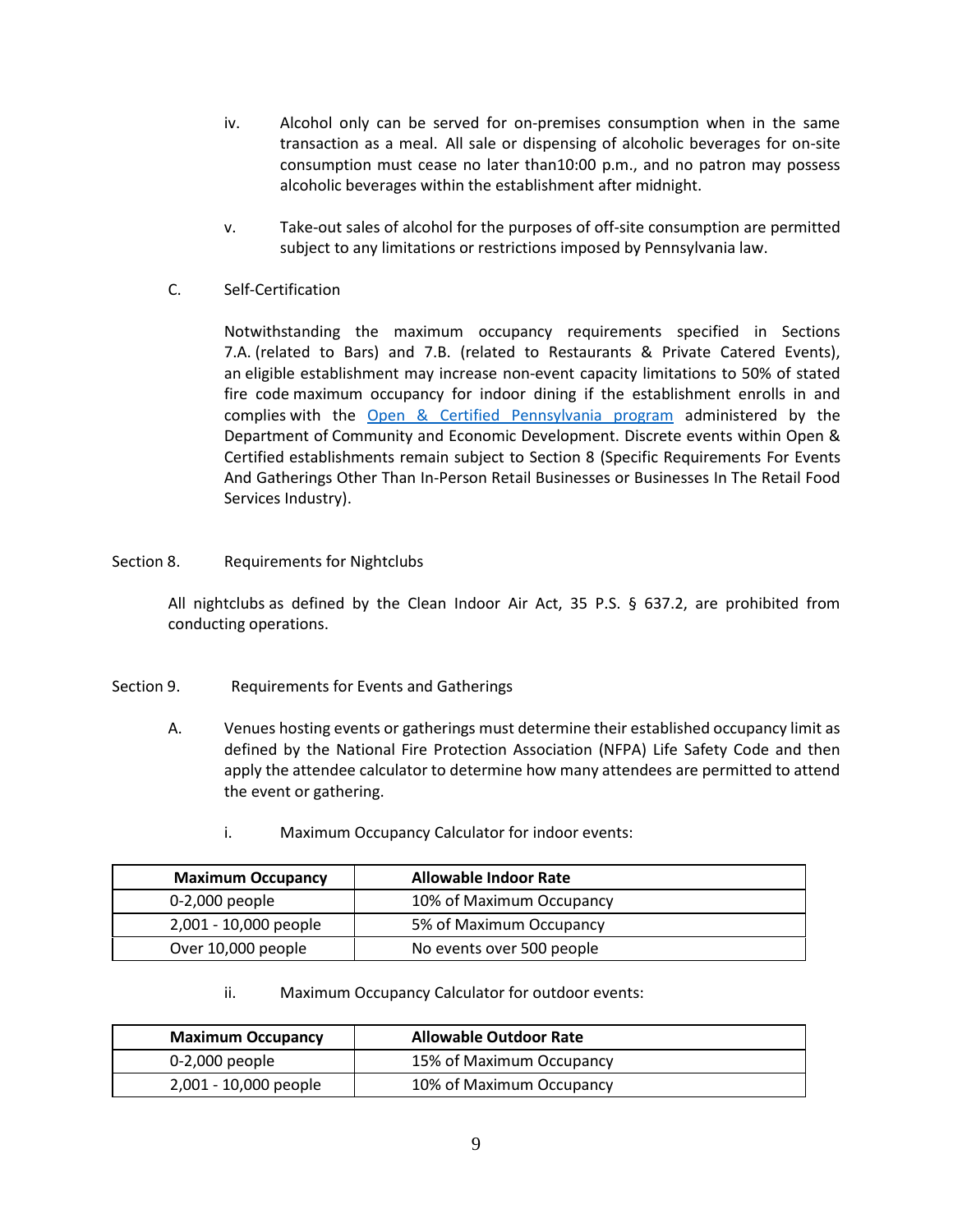| Over 10,000 people | 5% of Maximum Occupancy up to 2,500 people |
|--------------------|--------------------------------------------|
|--------------------|--------------------------------------------|

- B. When no fire code capacity is published or available for outdoor events or gatherings venues, establish occupancy as 67 people per 1000 square feet and then apply the maximum occupancy calculator. Venues may also contact their local building code officials if they are unaware of their occupancy limit).
- C. For the purposes of this Order, "event and gathering" is defined as: A temporary grouping of individuals for defined purposes, that takes place over a limited timeframe, such as hours or days. For example, events and gatherings include fairs, festivals, concerts, or shows and groupings that occur within larger, more permanent businesses, such as shows or performances within amusement parks, individual showings of movies on a single screen/auditorium within a multiplex, business meetings or conferences, or each party or reception within a multi-room venue.
- D. The maximum occupancy limit includes staff.
- E Venues must require attendees to comply with 6-foot physical distancing requirements, to wear masks or face coverings in compliance with my *Updated Order [Requiring](https://www.health.pa.gov/topics/Documents/Diseases%20and%20Conditions/Updated%20Order%20of%20the%20Secretary%20Requiring%20Universal%20Face%20Coverings.pdf)  [Universal Face Coverings,](https://www.health.pa.gov/topics/Documents/Diseases%20and%20Conditions/Updated%20Order%20of%20the%20Secretary%20Requiring%20Universal%20Face%20Coverings.pdf)* including any subsequent amendments, and implement best practices such as timed entry, multiple entry and exit points, multiple restrooms and hygiene stations. Venues and event planners may refer to the CDC Events and Gatherings Readiness and Planning Tool for additional information regarding best practices.
- Section 10. Visitations to Prisons and Hospitals

Visitation to prisons and hospitals is subject to the determination of the individual facilities, which may limit visitation as necessary based on the risk of COVID-19. Visitors who interact with residents and patients must be diligent regarding hygiene, face coverings and physical distancing.

- Section 11. Exemptions
	- A. Religious Gatherings
		- i. Churches, synagogues, temples, mosques and other places of congregate worship are specifically excluded from the limitations established in section9of this Order during religious services. These institutions are strongly encouraged to enforce physical distancing and other mitigation measures at their gatherings.
		- ii. Conventions, retreats, and other gatherings that may be sponsored or held by these religious entities that are not the actual worship service are required to comply with this Order.
		- ii. Attendees at churches, synagogues, temples, mosques and other places of congregate worship are required to wear face coverings in compliance with my *[Updated Order Requiring Universal Face Coverings,](https://www.health.pa.gov/topics/Documents/Diseases%20and%20Conditions/Updated%20Order%20of%20the%20Secretary%20Requiring%20Universal%20Face%20Coverings.pdf)* including any subsequent amendments.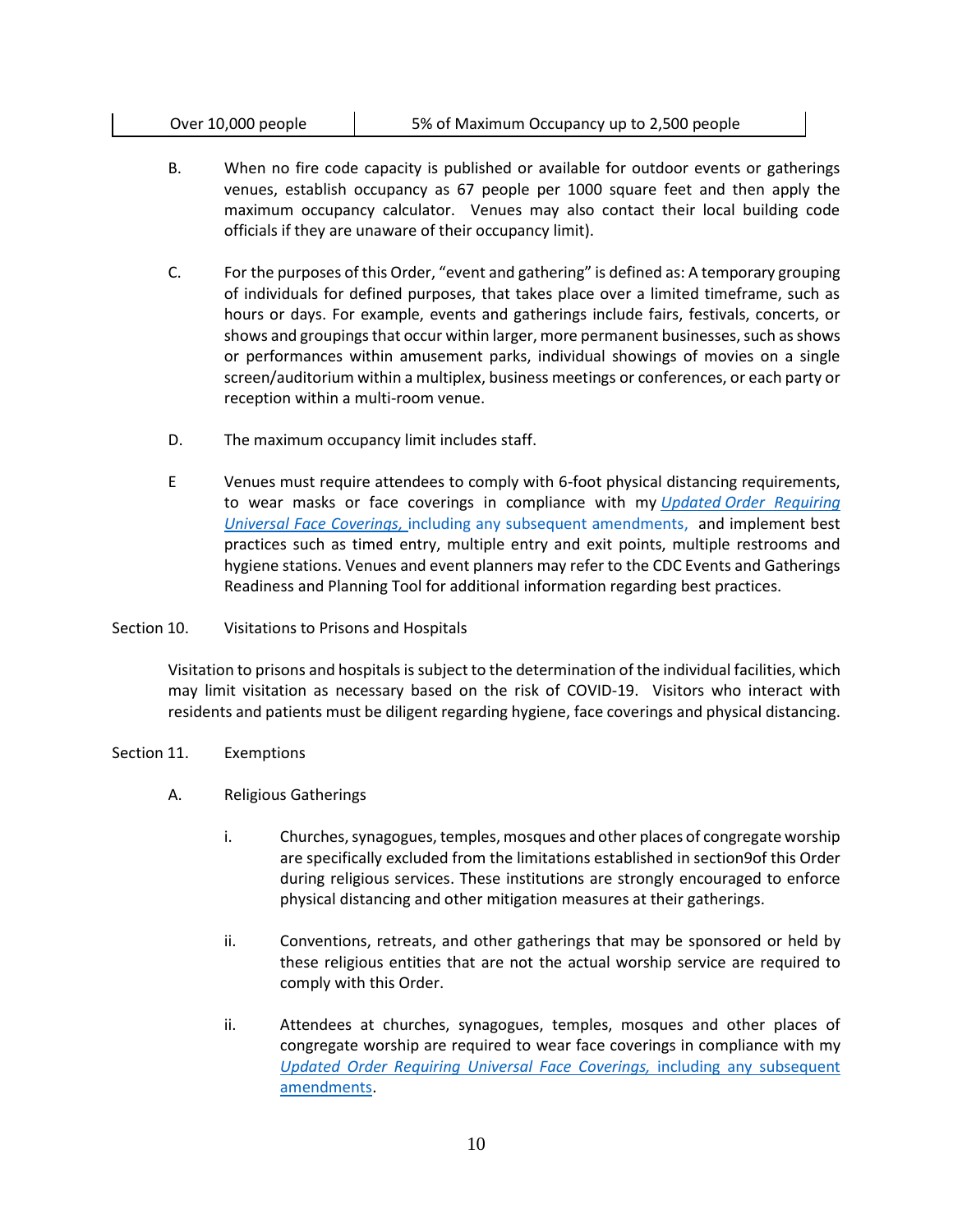- B. This Order does not apply to health care workers exposed to COVID-19. In the event of an exposure, the guidelines in PA-HAN-510 or its successor must be followed.
- Section 12. Effect on Previous Orders of the Secretary
	- A. This Order rescinds and supersedes the following orders to the extent they have not already superseded:
		- i. *Order of the Secretary of Health Directing Closure of All Businesses That Are Not Life Sustaining, effective March 19, 2020, as amended.*
		- ii. *Order of the Secretary of the Pennsylvania Department of Health to Stay at Home, dated April 1, 2020, as amended.*
		- iii. *Order of the Secretary of the Pennsylvania Department of Health Directing Building Safety Measures, effective April 6, 2020.*
		- iv. *Order of the Secretary of the Pennsylvania Department of Health Directing Public Health Safety Measures for Businesses Permitted to Maintain In-Person Operations, dated April 15, 2020.*
		- v*. Order of the Secretary of the Pennsylvania Department of Health for a Limited Opening of Businesses, Lifting of Stay at Home Requirements, and Continued Aggressive Mitigation Efforts, effective May 8, 2020.*
		- vi. *Order of the Secretary for the Continued Reopening of the Commonwealth, dated May 27, 2020, as amended.*
		- vii. *Order of the Secretary of the Pennsylvania Department of Health Directing Mitigation Measures*, dated July 15, 2020, *as amended*.
	- B. The following Order is amended as stated:

Section 4(A)(1) of the *[Updated Order of the Secretary of Health Requiring Universal Face](https://www.health.pa.gov/topics/Documents/Diseases%20and%20Conditions/Updated%20Order%20of%20the%20Secretary%20Requiring%20Universal%20Face%20Coverings.pdf)  [Covering](https://www.health.pa.gov/topics/Documents/Diseases%20and%20Conditions/Updated%20Order%20of%20the%20Secretary%20Requiring%20Universal%20Face%20Coverings.pdf)*s is amended to read as follows:

1. Require that all people, including their employees, customers, teachers, students and visitors, wear a face covering and enforce the requirement.

#### Section 13. Enforcement

Along with enforcement mechanisms available against any other person who violates of this Order, the following enforcement mechanisms are available against retail establishments and restaurants: